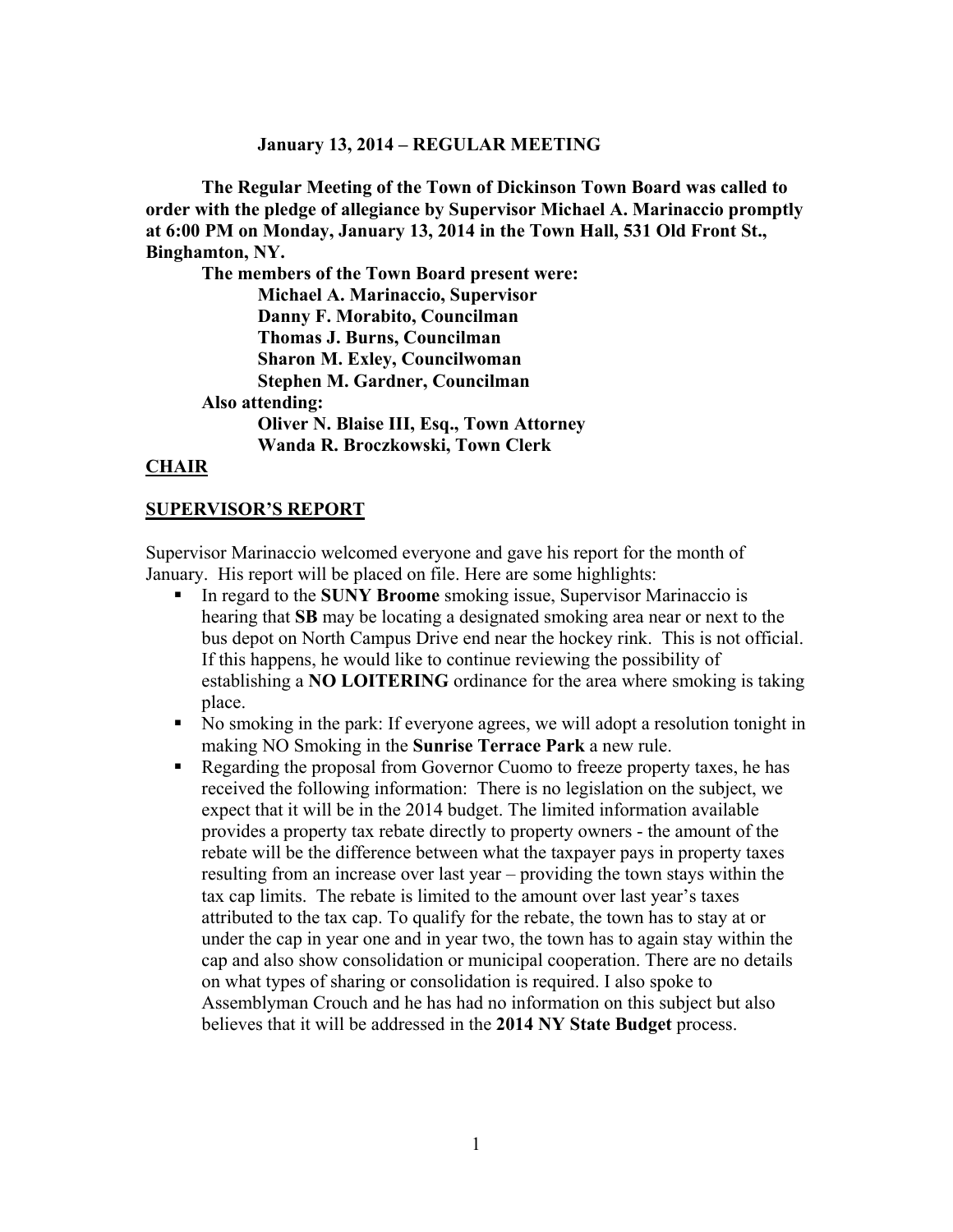- Mr. Marinaccio received a DRAFT of the **SUNY Broome Start up NY Plan**. He sent everyone a copy to review. He suggested to President Drumm that the town have a representative on any review and decision making committee in sighting locations and researching the type of business that **SUNY Broome** is interested in having on or off campus. He also believes that this is a requirement since a proposed business located on or off campus will not be paying property taxes for a set number of years.
- As of today, there is no scheduled **Association of Towns & Villages** meeting for January. That can change so watch your emails.
- The **Prospect Terrace fire Company Annual Swearing in Ceremony** will take place on Saturday, February 22, at around 6 pm. Please let Mr. Marinaccio know if you are planning to attend as soon as possible. He will also be doing his annual state of the town report.
- Supervisor Marinaccio will be on jury duty starting January  $27<sup>th</sup>$ .
- Supervisor Marinaccio received calls about ice build up on Bellaire Street. **Public Works Commissioner** Kie and his staff are addressing the issue. Water may be coming from one of the homes that recently did some drainage work.
- In regard to our **2014 Town Budget**, Mr. Marinaccio expects all departments that stay within their budget. Beverly Wike can tell you where you are at with spending in your various line items.
- **The Town Planning Board** has scheduled a meeting on Monday, January  $27<sup>th</sup>$ , 6 pm, to begin the site plan review process for the **Microtel project**.
- Supervisor Marinaccio received an email from one of our residents thanking our public works employees for doing such a great job with snow and ice removal.
- **NYSEG** warning letters-None received.
- Code violations There were 2 code violations and 2 appearance tickets.
- Dog Control Officer's report Received for December for strays, barking dog complaints, and missing dog were some of the issues reported on. Greg Starley has separated calls for the town and the village to simplify review.
- Supervisor Marinaccio will go over the 2013 review later on in the meeting.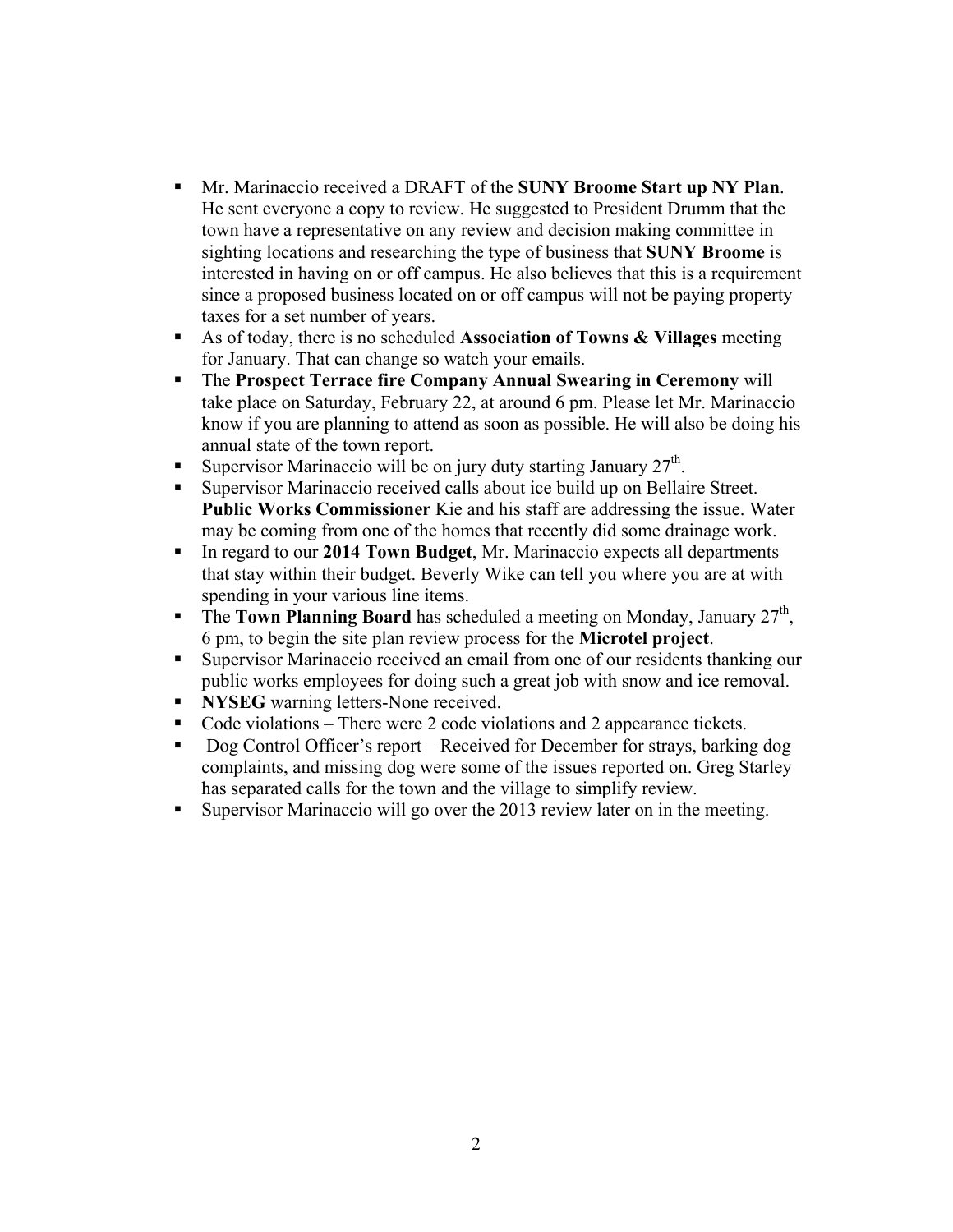#### **PUBLIC COMMENTS**

No one requested to speak.

### **APPROVAL OF MINUTES**

On a motion by Councilman Gardner seconded by Councilwoman Exley to approve the Work Session December 2, and Regular Meeting Minutes of December 9, 2013. All in favor. Vote -5 Ayes, Nays-0.

#### **ABSTRACT(S) #13 Pre-pay 12-31-2013 & Voucher #1 for 1/13/2014**

Abstract Summary of Audited Vouchers for Funds respectively in the amount(s) of \$332,766.21 and \$230,472.59. On Motion from Councilman Morabito, seconded by Councilman Gardner to approve. Vote  $A$ yes  $-5$ , Nays  $-0$ . Supervisor Marinaccio voting Aye

 Councilman Morabito voting Aye Councilman Burns voting Aye Councilwoman Exley voting Aye Councilman Gardner voting Aye Unanimously passed and noted as duly adopted.

# **ATTORNEY**

### **RESOLUTION 2014-1**

 The following Resolution was offered by Councilwoman Exley, who moved its adoption, seconded by Councilman Gardner to wit:

BE IT RESOLVED, by the Town Board of the Town of Dickinson, Broome County, New York as follows:

**Addressing Organizational matters for Town operations in 2014.** The question of adoption of the foregoing Resolution was duly put to a vote on roll call which resulted as follows: All in favor. Vote  $Aves - 5$ , Nays  $- 0$ .

> Supervisor Marinaccio voting Aye Councilman Morabito voting Aye Councilman Burns voting Aye Councilwoman Exley voting Aye Councilman Gardner voting Aye

All in favor: Resolution attached.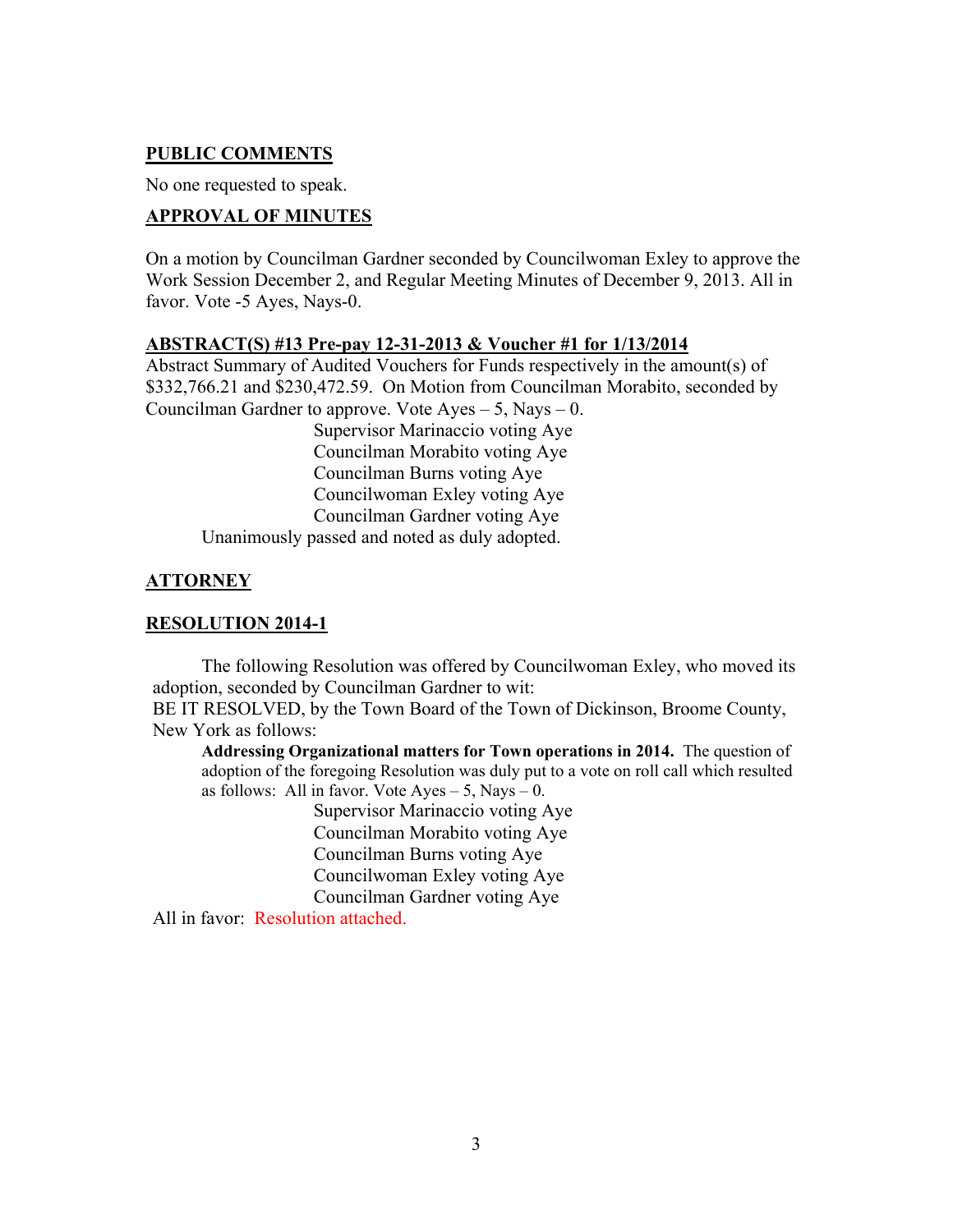#### **RESOLUTION 2014-2**

 The following Resolution was offered by Councilman Gardner, who moved its adoption, seconded by Councilman Burns to wit:

BE IT RESOLVED, by the Town Board of the Town of Dickinson, Broome County, New York as follows:

**RESOLUTION DECLARING CERTAIN REAL PROPERTY, SPECIFICALLY 34 AND 36 NORTH BROOME STREET, AS SURPLUS, AUTHORIZING THE TOWN BOARD TO SELL SAID PARCELS FOR \$12,100.00, SUBJECT TO PERMISSIVE REFERENDUM, AND AUTHORIZING THE SUPERVISOR TO EXECUTE ANY DOCUMENTS NECESSARY TO EFFECTUATE SAID SALE.** 

The question of adoption of the foregoing Resolution was duly put to a vote on roll call which resulted as follows: All in favor. Vote  $Ayes - 5$ , Nays  $- 0$ .

> Supervisor Marinaccio voting Aye Councilman Morabito voting Aye Councilman Burns voting Aye Councilwoman Exley voting Aye Councilman Gardner voting Aye

All in favor: Resolution attached.

Permissive Referendum:

## **PUBLIC NOTICE TOWN OF DICKINSON**

Notice is hereby given that the Town Board of the Town of Dickinson, Broome County, New York, at a meeting held on January 13, 2014, duly adopted, subject to a permissive referendum, a resolution, an abstract of which is as follows:

**RESOLUTION DECLARING CERTAIN REAL PROPERTY, SPECIFICALLY 34 AND 36 NORTH BROOME STREET, AS SURPLUS, AUTHORIZING THE TOWN BOARD TO SELL SAID PARCELS FOR \$12,100.00, SUBJECT TO PERMISSIVE REFERENDUM, AND AUTHORIZING THE SUPERVISOR TO EXECUTE ANY DOCUMENTS NECESSARY TO EFFECTUATE SAID SALE**.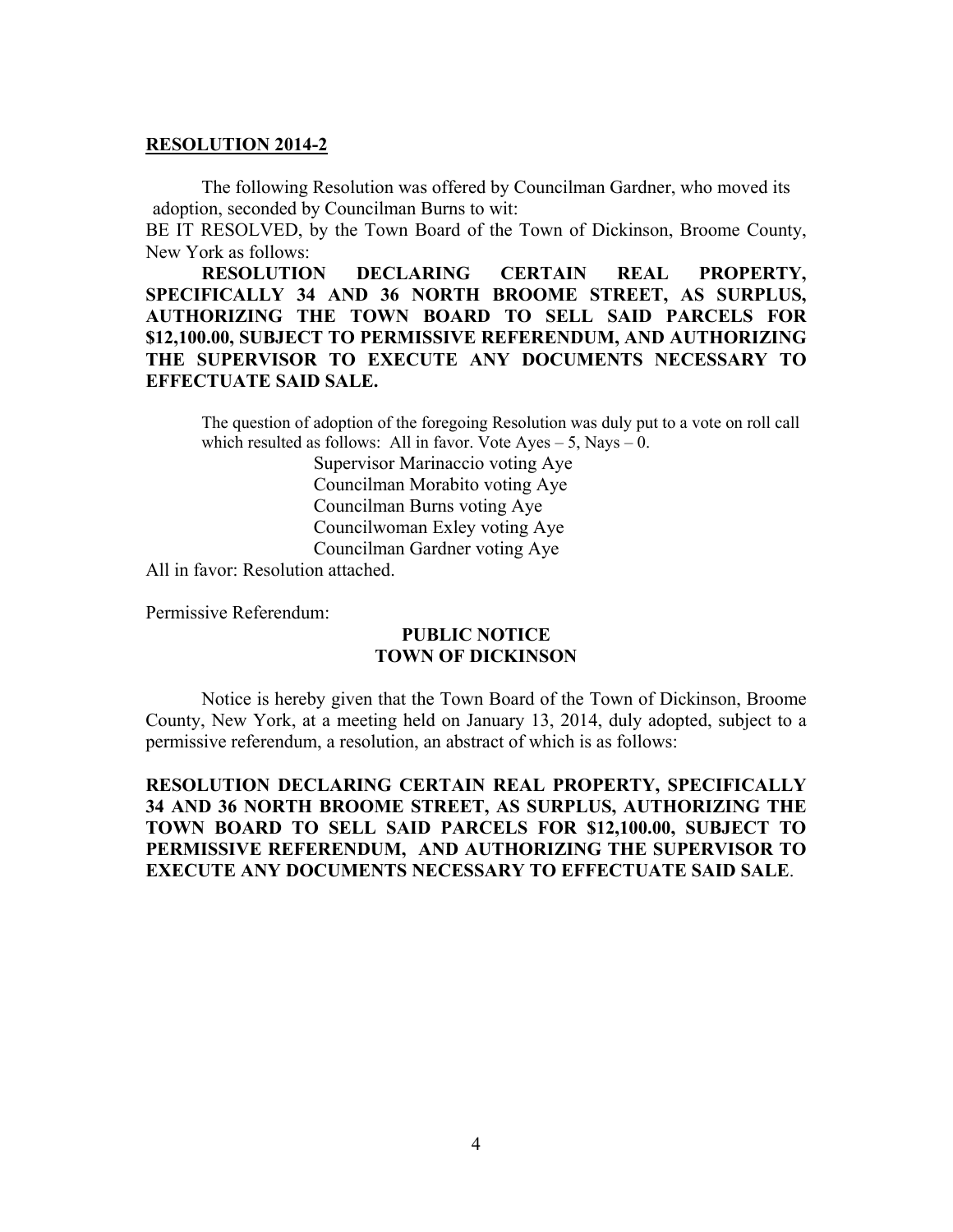#### RESOLUTION dated January 13, 2014.

RESOLVED, this  $13<sup>th</sup>$  day of January, 2014, by the Town Board of the Town of Dickinson ("the Town"), County of Broome, State of New York, as follows:

- Section 1. The Town owns real property located at 34 and 36 North Broome Street, bearing tax ID numbers 129.77-4-5 and 129.77-4-4 ("the parcels"). Said parcels were donated to the Town in 2012. The Town does not have a use for said parcels and hereby declares them as surplus.
- Section 2. An evaluation of the parcels by the Town Assessor determined their fair market value to be \$11,300.00. The Town advertised the parcels for sale and received an offer of \$12,100.00 from Robert and Deborah Foster, residing at 37 Upper Taft Avenue, Binghamton, New York 13901. No other offers for the parcels were received by the Town.
- Section 3. The sale of the parcels to the Fosters is hereby authorized for the amount of \$12,100.00. As a condition of sale, the Fosters will pay all applicable costs (*e.g.*, recording fees) associated with the transfer.
- Section 4. The Supervisor is hereby authorized to execute all documents required to effectuate this transaction.
- Section 5. This resolution shall, before being effective, be subject to permissive referendum.
- Section 6. Notice of the resolution shall be published in the official newspaper of the Town, and elsewhere, by the Town Clerk pursuant to the laws governing permissive referendums.

BY ORDER OF THE TOWN BOARD OF TOWN DICKINSON, NEW YORK.

The Town Clerk is hereby ordered and directed to provide the requisite Public Notice of this resolution.

This resolution shall be subject to a permissive referendum, as permitted by law.

Dated: January 13, 2014 Wanda R. Broczkowski, Clerk Town of Dickinson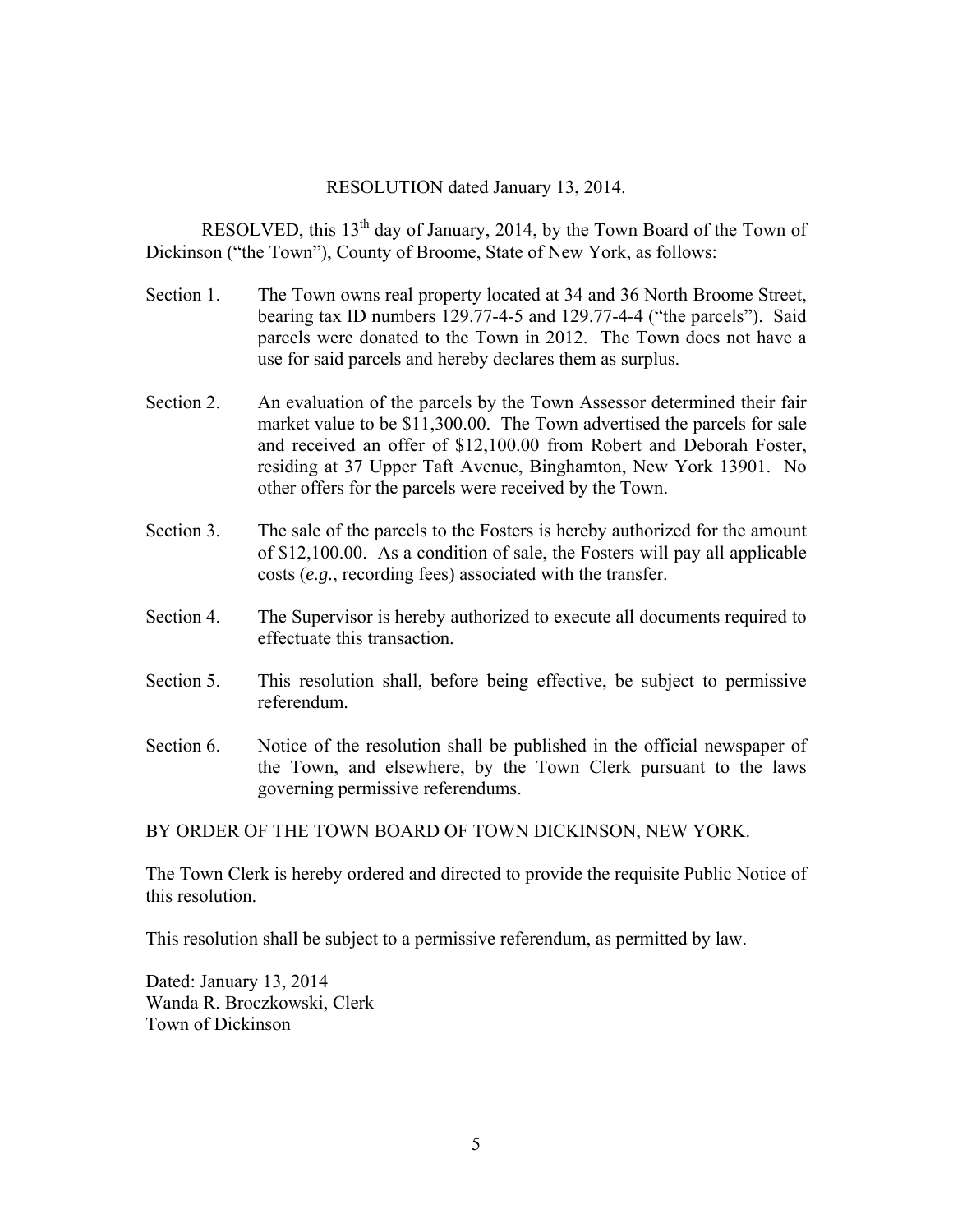# **BROOME COUNTY ROAD USE AGREEMENT**

Attorney Blaise affirmed there will be a meeting Wednesday, January 15 with the County and Delta Engineering officials to review the proposed **Road Preservation Law.** Attorney Blaise will report back to us with their progress.

### **EXTENSION OF PHELPS STREET STATUS**

Attorney Blaise had a conversation with Ms. Burke's attorney regarding the right-ofway to connect **Brandy Wine Heights** to **Rogers Mountain Way**. He will inform the board of the situation and all details once they become available.

### **213 BEVIER STREET**

David Hamlin of Broome **County Real Property (BCRP)** confirmed with Mr. Blaise that we now own this **213 Bevier Street** property.

### **50 NORTH BROAD STREET**

Attorney Blaise reported Broome **County Real Property (BCRP)** delivered the papers to Mr. Marinaccio regarding **50 N. Broad Street**. The County will need to obtain Mr. Marinaccio' signature and the County will deed the property to us. It needs to be surveyed. Much discussion ensued surrounding many other properties beside this particular one.

### **20 LINDA DRIVE RIGHT-OF-WAY**

**Public Works Commissioner** Kie contacted, Mr. Pawlowski a **Linda Drive** resident regarding hearsay about several matters that have been circulating regarding this road. One matter is Joshua Graupman sent the board a letter intending to build a home on this road. Mr. Kie thought it would be all right to develop a house there as long as it does not interfere with our town work and for us to turn around and make sure Joshua Graupman cannot land-lock other residents. Code Enforcement officer, Rafferty was informed of his request. **Public Works Commissioner** Kie will contact Mr. Graupman's to confirm his definitive plans. It would be contingent to his moving forward with the project and as to why he is requesting a release of the right-of-way.

In the meantime, **Linda Drive** residents should be sent a letter as to what conditions prevail and to demonstrate the town is aware of his intent. Finally, the board would be required to vote on the right-of-way release.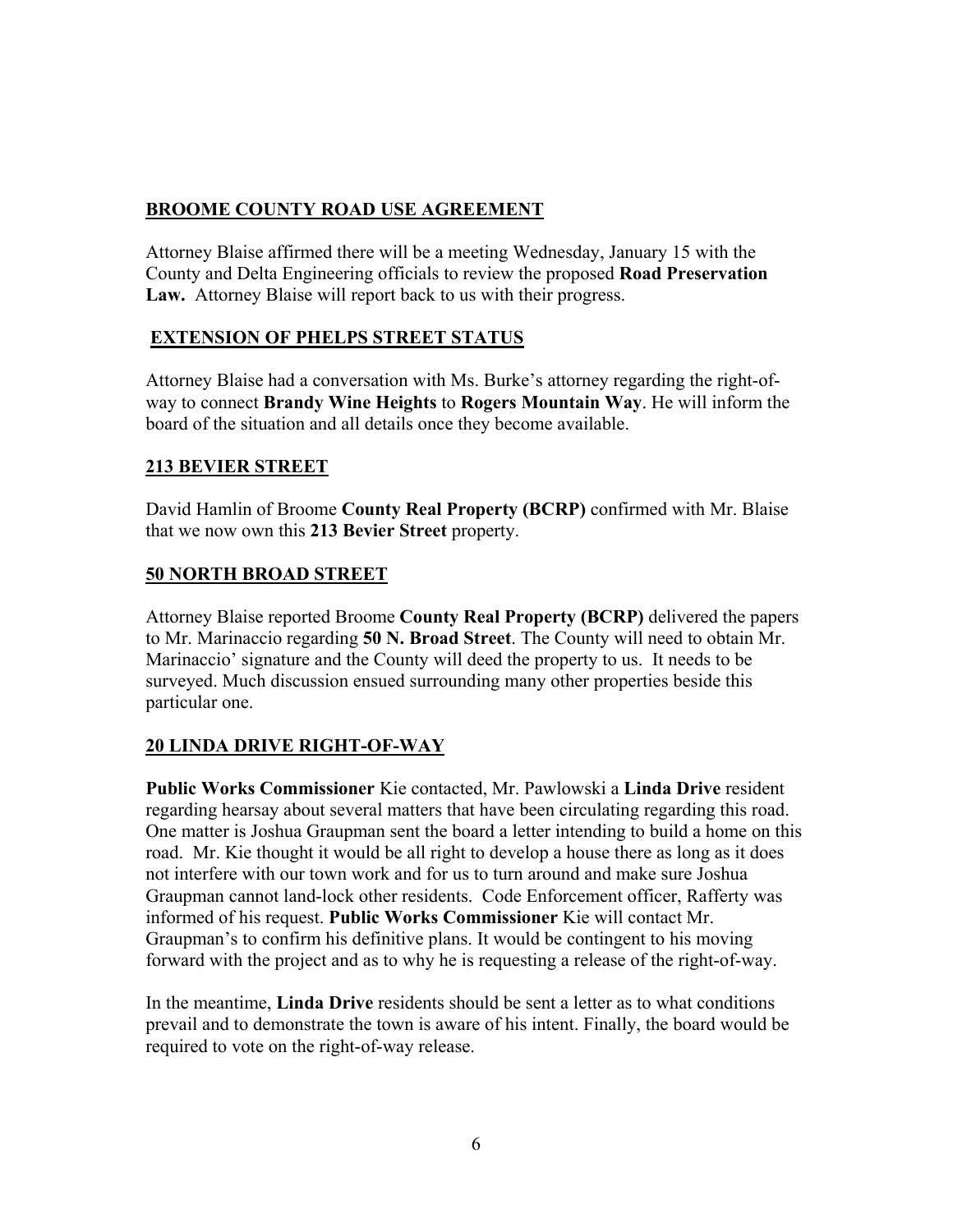#### **BEST VALUE**

Attorney Blaise reviewed a sample **Best Value** local law, including how bids and other factors involved in this process. A lengthy discussion ensued and we reviewed options of Section 1.2 regarding goods and services. If the board can support and justify a decision not to select the lowest bidder, the law gives the municipality flexibility. Review before the February meeting.

#### **WATER SERVICE DISCONNET**

We have an interesting situation with the **DPW**.A resident requested to be disconnected from the water service and hook up to their own well.

Code Enforcement Officer Rafferty stated it is in the building code and required by the **Broome County Health Department** and the State Building Code that connections to the municipal **Water System** are required. The question is: "Can they disconnect?" The answer is "no". Mr. Blaise will have his legal associate investigate this with the **BC Health Department**.

#### **TOWN PARK NO SMOKING BAN AT THE SUNRISE TERRACE PARK**

After a lot of discussion, Mr. Marinaccio recommended the board proceed with the nonsmoking signage at the **Sunrise Terrace Park.**

The **BC Health Department** stated we could personalize the wording on the top of the sign. Also, Kim of the **Sunrise Terrace Association Community Center** is interested in signs for them as well. Mr. Marinaccio will order the free signs from the **BC Health Department.** The final plan is to pass a resolution tonight to use signage at the park and make it a **Smoke Free Property**.

#### **RESOLUTION 2014-3**

The following Resolution was offered by Councilman Morabito, who moved its adoption, seconded by Councilman Burns to wit:

BE IT RESOLVED, by the Town Board of the Town of Dickinson, Broome County, New York as follows: **a resolution authorizing the posting of non-smoking signs at the park making it a tobacco free zone.** 

The question of adoption of the foregoing Resolution was duly put to a vote on roll call which resulted as follows: All in favor. Vote  $Ayes - 5$ , Nays  $- 0$ .

 Supervisor Marinaccio voting Aye Councilman Morabito voting Aye Councilman Burns voting Aye Councilwoman Exley voting Aye Councilman Gardner voting Aye

All in favor.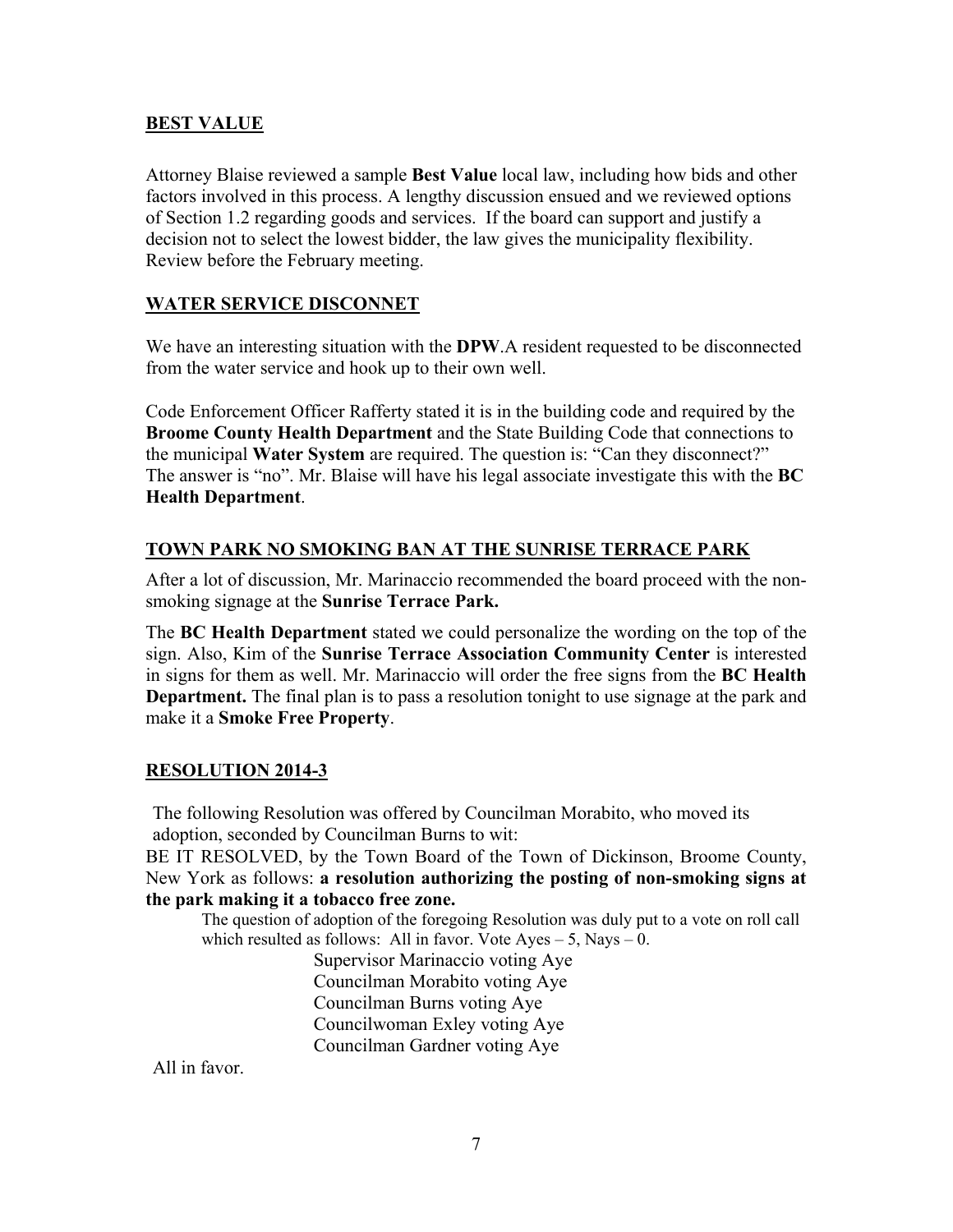## **PUBLIC HEARING BAN FOR WATER TANK AND GLENWOOD ROAD PROJECT**

Bonding needs to be done and our NYC bond attorney Bob Smith recommended holding a Public Hearing on February  $10<sup>th</sup>$ , at the regular meeting. Initially there was confusion for the water tank and water line repairs and how to cover the costs. In the corrected documents, it will include the statement for 'an amount up to \$750,000.00' and to hold a public hearing. The Town Clerk will revise the provided documents provided this evening by Attorney Blaise and submit it to the Press for posting the legal notice of the Public Hearing and for inclusion in the minutes.

# **RESOLUTION 2014-4**

The following Resolution was offered by Councilman Gardner, who moved its adoption, seconded by Councilman Exley to wit:

BE IT RESOLVED, by the Town Board of the Town of Dickinson, Broome County, New York as follows: **a resolution authorizing a public hearing on February 10th for a bonding to cover up to \$750,000.00.**

The question of adoption of the foregoing Resolution was duly put to a vote on roll call which resulted as follows: All in favor. Vote  $Ayes - 5$ , Nays  $- 0$ .

> Supervisor Marinaccio voting Aye Councilman Morabito voting Aye Councilman Burns voting Aye Councilwoman Exley voting Aye Councilman Gardner voting Aye

All in favor.

# **COUNCILMEMBER APPPOINTED TO ACT DURING SUPERVISOR ABSENCE**

Supervisor Marinaccio appointed Councilwoman Exley to act as the Town Supervisor during his absence at the **Association of Towns Training School and Annual Meeting** February 16-19, 2014 in New York City. Councilman Gardner and Supervisor Marinaccio will attend.

### **SUPERVISOR REVIEW OF 2013 TOWN OPERATIONS**

Supervisor Marinaccio gave an overview of the state of the town for the past year.